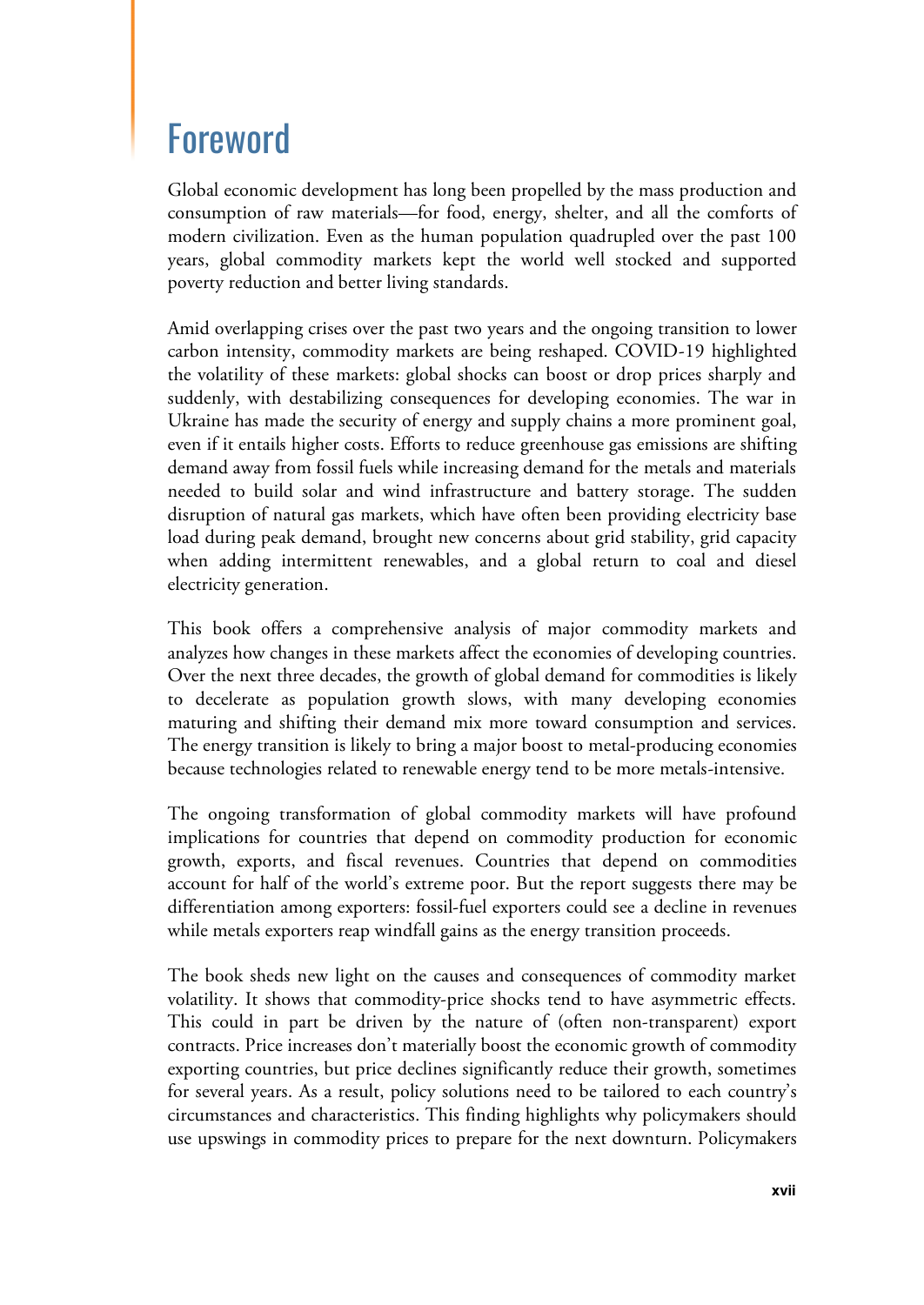can choose from three sets of instruments to mitigate or manage commodity shocks:

- *Better fiscal, monetary, and regulatory frameworks*. Commodity-price swings often spur governments to adopt policies that aggravate boom-and-bust cycles, ramping up government spending when commodity prices rise and keeping spending high even when prices and government revenues fall. Governments should put in place a fiscal framework that builds rainy-day funds that benefit from export surges and can be deployed quickly in an emergency. This would add to the stability of currency and monetary systems, which are key ingredients in attracting investment and raising living standards. Regulators have to guard against the accumulation of excessive financial-sector risks—especially those that accompany non-transparent capital inflows and foreign-currency debt.
- *Avoidance of subsidies and trade restraint*: Governments tend to resort to subsidies or trade protection to reduce the effects of commodity-price movements on consumers. Commodity-exporting countries often try to mitigate market volatility by reaching agreements to regulate supply. History shows that such efforts are always costly and usually counterproductive. A better approach is to adopt market-based risk mechanisms to reduce exposure to price movements; and targeted safety nets to protect the poor.
- *Economic diversification:* Commodity-market risks are greatest for countries that depend on the exports of just a few commodities—especially fossil fuels. The risk of a climate-related secular decline in fossil-fuel demand argues for diversification. Similarly, low-income countries that depend too heavily on exports of agricultural products would benefit from reforms that encourage diversification into other sectors. In both cases, the key first step is to avoid subsidizing exports, given the fiscal cost and volatility risk. A wide range of structural measures can help encourage economic diversification: building human capital, promoting competition, strengthening institutions, and reducing distorting subsidies. The record is clear: An economy's long-term growth prospects and resilience to external shocks usually improve as it allows diversification beyond commodities.

For sound global development, the next few years are critical in adopting policies that allow rapid growth in median income and the income of the world's poor. Inflation and commodity market volatility have contributed to the reversals in development in recent years, undermining poverty reduction and the energy transition. Over time, demand for commodities will have to be met by greater productive capacity—either through technological advances or the substitution of one commodity for another. A sound goal is for the shifts in commodity markets to encourage good outcomes for both development and environmental